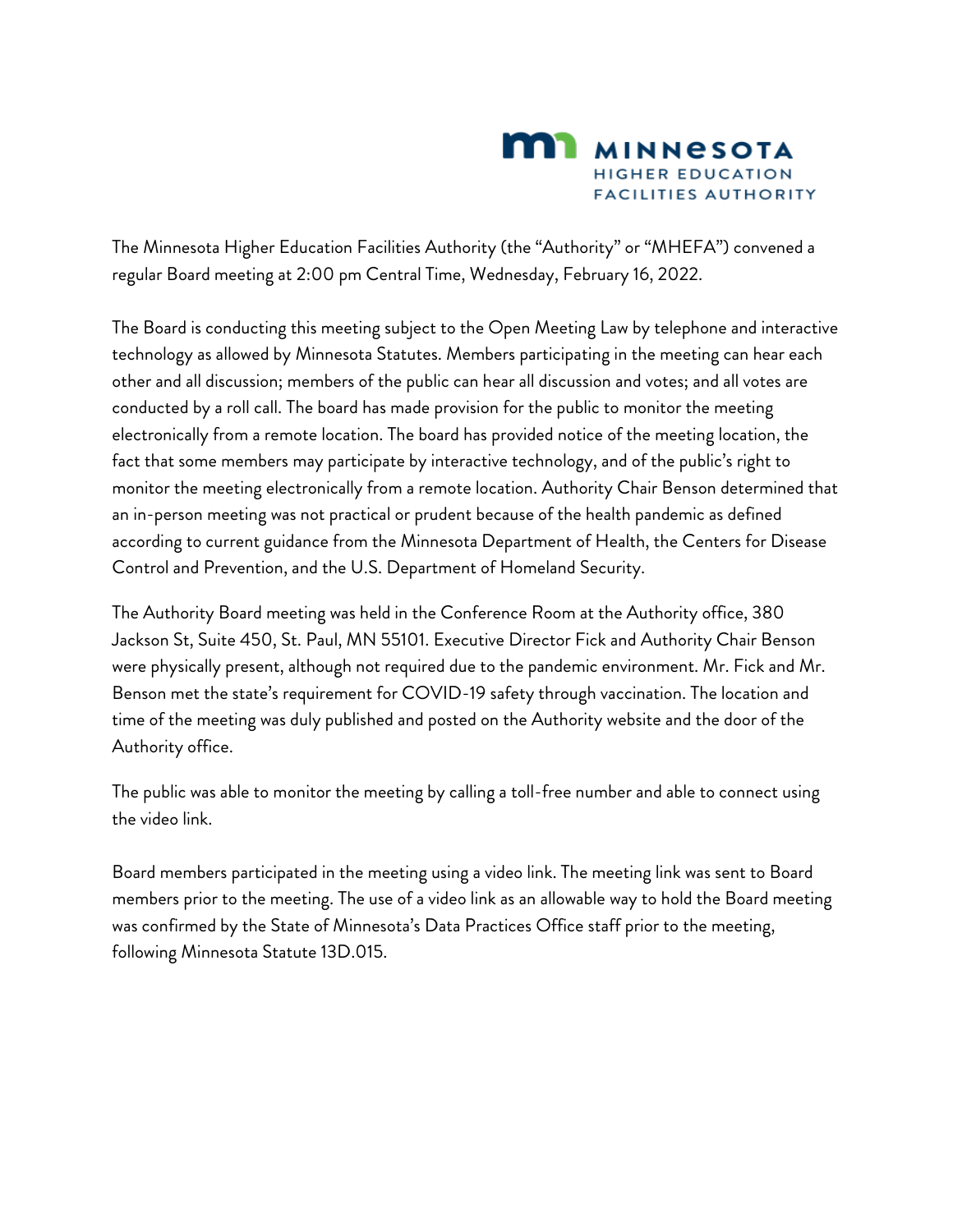### Executive Summary – Minnesota Higher Education Facilities Authority

Meeting on February 16, 2022

Board Actions Taken:

| Motions:                                                       | Result: | Vote:     |
|----------------------------------------------------------------|---------|-----------|
| Approval of Meeting Minutes of January 19, 2022                | Passed  | Unanimous |
| Affirm Staff Recommendation on continuing with BerganKDV as    | Passed  | Unanimous |
| the Authority's auditing firm and approve signing a 3-year     |         |           |
| engagement                                                     |         |           |
| Review Lease for new office space and Authorize the Executive  | Passed  | Unanimous |
| Director to sign a lease with Grand Oak Minnesota Realty LP on |         |           |
| behalf of MHEFA                                                |         |           |
|                                                                |         |           |

| <b>Resolutions</b>                                             | Result: | Vote:      |
|----------------------------------------------------------------|---------|------------|
| Approve the Resolution Relating to the Application of          | Passed  | Unanimous  |
| Minneapolis College of Art and Design for financing of Revenue |         | with 1     |
| Note, Series 2022 (MCAD)                                       |         | abstention |
| Adopt Series Resolution Authorizing the Revenue Note, Series   | Passed  | Unanimous  |
| 2022 (MCAD)                                                    |         | with 1     |
|                                                                |         | abstention |
| Approve the Resolution Relating to the Application of Mitchell | Passed  | Unanimous  |
| Hamline School of Law for financing of Revenue Note, Series    |         |            |
| 2022A (Mitchell Hamline) and Series 2022B (Mitchell Hamline)   |         |            |
|                                                                |         |            |

The official meeting began with a roll call to determine who was attending the meeting. The following board members or their designees were participating and attending by video link ("V") or telephone ("T"):

Board Members: Gary Benson – In-Person and V Mary Ives - V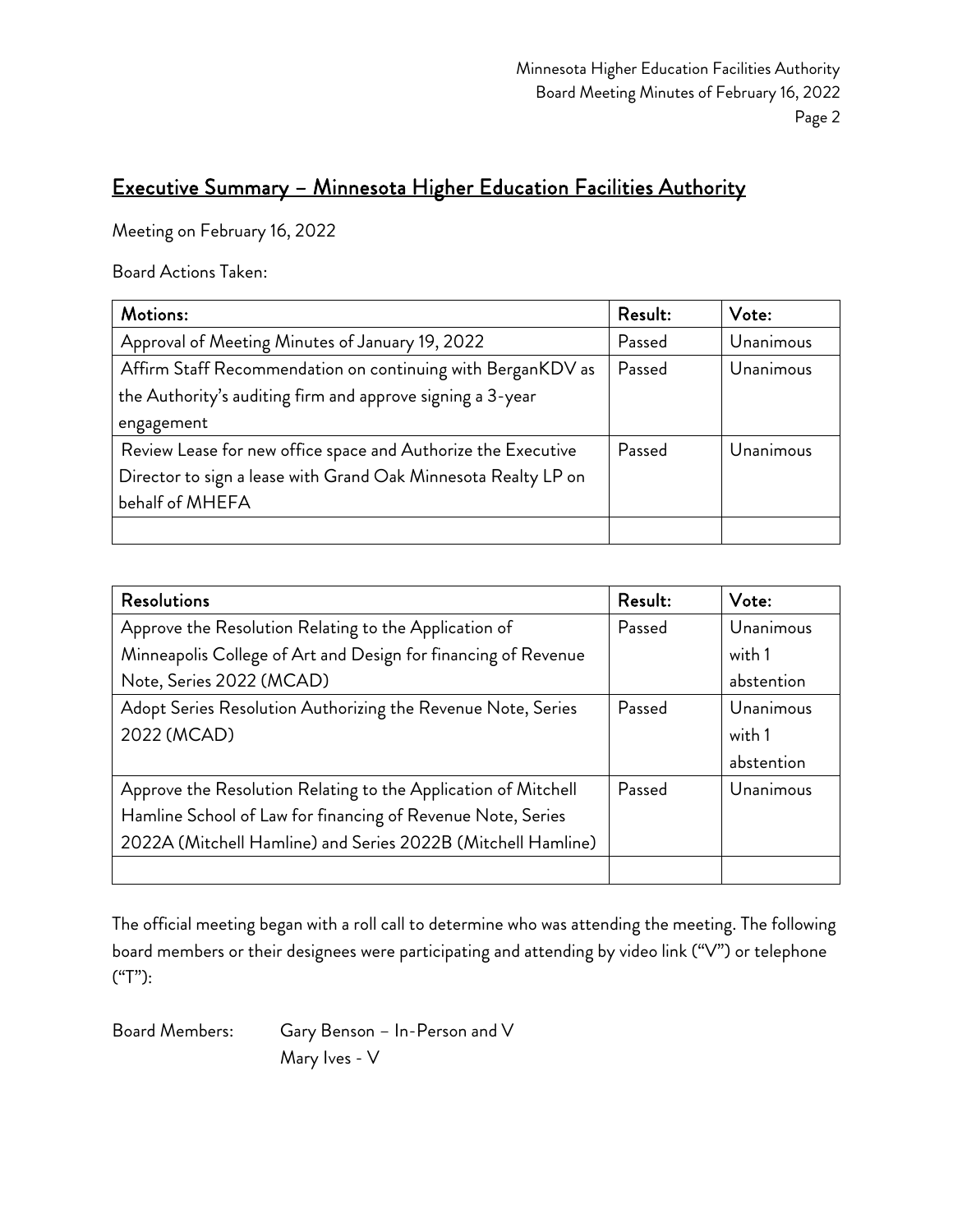|                  | Bonnie Anderson Rons - V                                                   |
|------------------|----------------------------------------------------------------------------|
|                  | David Rowland - V                                                          |
|                  | Nancy Sampair - V                                                          |
|                  | Mary Yang Thao - V                                                         |
|                  | Poawit Yang, Office of Higher Education, ex-officio - V                    |
|                  | Paul Cerkvenik, Minnesota Private College Council, ex officio w/o vote - V |
| Absent:          | Michael Ranum                                                              |
|                  | Ray VinZant                                                                |
| Other Attendees: | Peter Cooper, Bond Counsel (MHSL) - V                                      |
|                  | Robert Toftey, Bond Counsel (MCAD) - V                                     |
|                  | Mark LeMay - member of the public $-$ V                                    |
|                  | Charles Smith, CFO MCAD - V                                                |
|                  | Tressa Reis, CFO MHSL - V                                                  |
|                  | Anthony Niedwiecki, President MHSL - V                                     |
|                  | Dean Friesen, Alerus Financial - V                                         |
| Also Present:    | Barry W. Fick Executive Director MHEFA – In-person and V                   |
|                  | Amanda Lee, Operations Manager, MHEFA - V                                  |

Gary Benson, Chair, called the meeting order at 2:06 pm CT. Executive Director Fick confirmed that a quorum was present.

#### Agenda Item I – Minutes of the January 19, 2022, Board meeting.

The first item on the agenda is the review and consideration of the minutes of the January 19, 2022, Authority Board meeting.

A motion was made by Mary Ives to approve the January 19, 2022, minutes. The motion was seconded by David Rowland. Chair Benson asked if there were any questions, discussion, or changes to the minutes of the January 19, 2022 Board meeting. There were no questions or proposed changes to the minutes from Board members.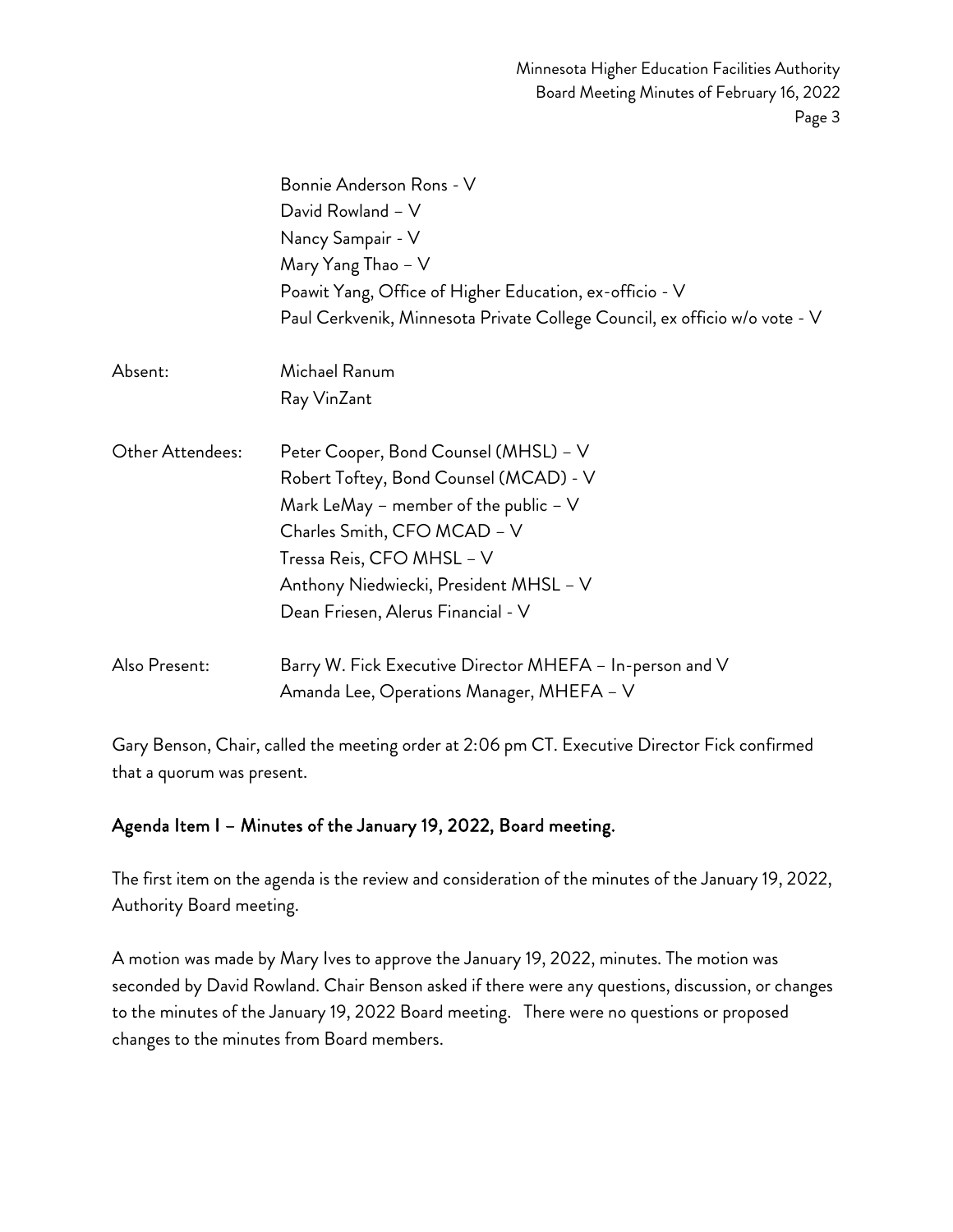Chair Benson called for a vote regarding the approval of the minutes. A roll call vote was conducted, and the Board members voted as follows:

| <b>Board Members:</b> | Gary Benson                 | Yes |
|-----------------------|-----------------------------|-----|
|                       | <b>Bonnie Anderson Rons</b> | Yes |
|                       | Mary Ives                   | Yes |
|                       | David Rowland               | Yes |
|                       | Nancy Sampair               | Yes |
|                       | Mary Yang Thao              | Yes |
|                       | Poawit Yang                 | Yes |

There were no votes against the motion and the Minutes of the January 19, 2022, MHEFA Board meetings were approved.

#### Agenda Item II – Minneapolis College of Art and Design

Chair Benson opened the Public Hearing and asked Mr. Chuck Smith, CFO of Minneapolis College of art and Design (MCAD), to discuss the proposed financing. The financing is to reimburse MCAD for the 2021 purchase of a residential property and a commercial property located adjacent to the MCAD campus. He noted that MCAD expects to use the residential property for administrative purposes and may use it in the future for student housing. The commercial facility will be used to store supplies for the MCAD physical plant and as a workshop for MCAD Grounds and Maintenance staff to make repairs on MCAD items. He noted that the properties had to be purchased in October and December 2021 to meet seller requirements.

MCAD has passed a reimbursement resolution allowing them to obtain financing to reimburse themselves for the purchase of the properties and to obtain financing from the Authority for improvements to the facilities to make them suitable for use by MCAD.

The financing for the proposed Series 2022 Note is to be provided by Alerus Financial. They provided financing for the most recent prior MCAD borrowing through the Authority. The terms of the 2022 financing are substantially similar to the prior financing. Mr. Smith concluded his presentation.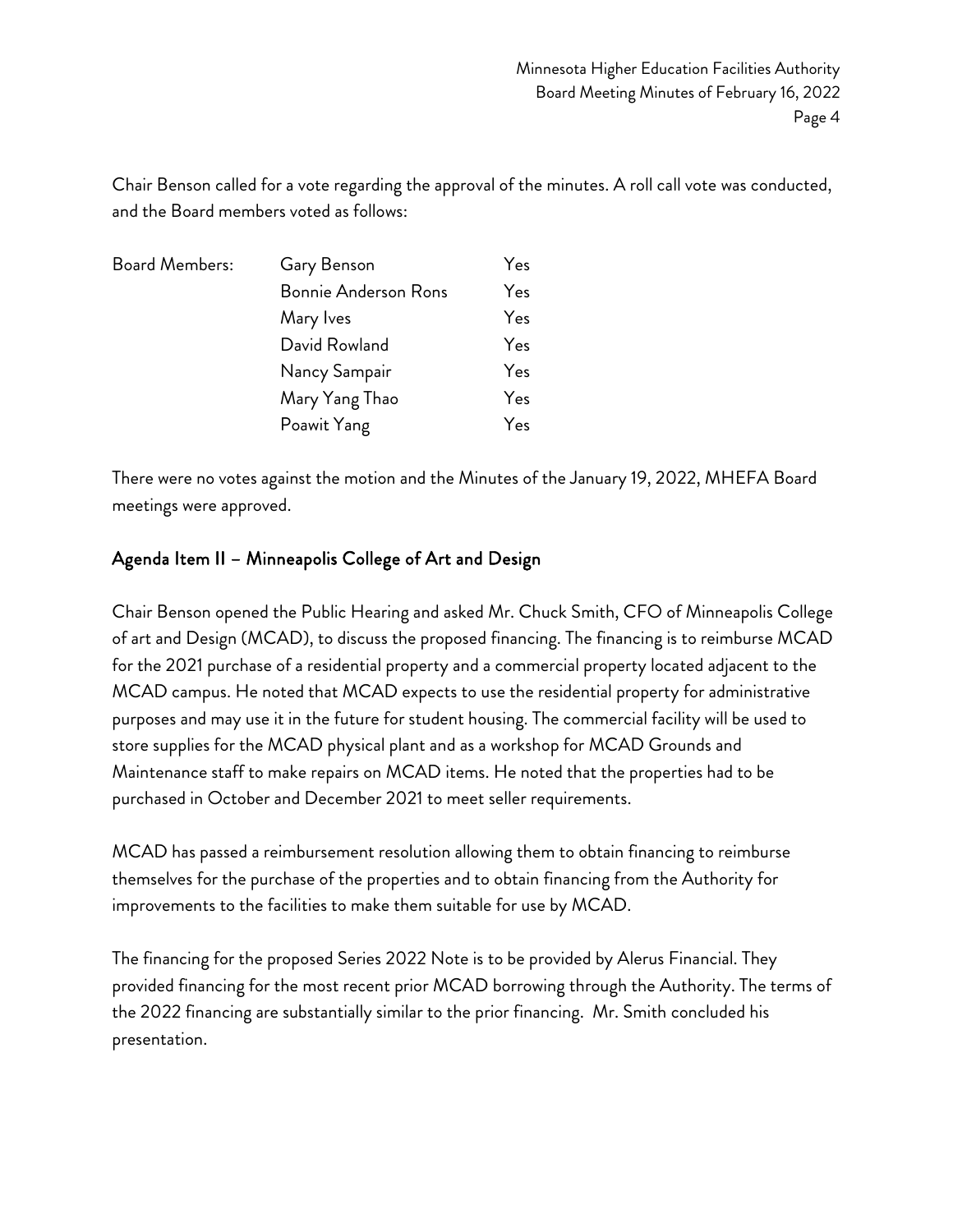Board member Mary Yang Thao noted that she is the AVP of Finance at MCAD and will be participating in the discussion of the College's Application for Financing but will abstain from voting on the financing motions and resolutions that involve MCAD's Series 2022 Revenue Note.

Chair Benson asked if there were questions for Mr. Smith. Chair Benson asked if there were any questions from the Public for Mr. Smith. There were no questions and Chair Benson then closed the Public Hearing.

Mr. Benson next called on Mr. Bob Toftey, Bond Counsel to discuss the Application by MCAD. Mr. Toftey reviewed the Bond Counsel's Application Memorandum, noting various items relating to tax law and noting a number of items that remained open, but will be completed prior to the financing being closed. Mr. Toftey concluded his presentation and asked if there were any questions. There were no questions related to the Application Memorandum.

Chair Benson asked Mr. Toftey to review the Resolution relating to the Application. Mr. Toftey reviewed the terms of the Application Resolution, which outlines the findings of the Bond Counsel review of the Application for financing. Mr. Toftey asked if there were any questions related to the Application Resolution. There were no questions.

At the conclusion of Mr. Toftey's presentation, Chair Benson asked if there were any questions for Mr. Toftey regarding the Resolution related to the Application. There were no questions.

A motion was made by Bonnie Anderson Rons to approve the Resolution relating to the Application for MCAD. The motion to approve the Resolution was seconded by Mary Ives.

Chair Benson called for a Roll Call vote regarding the approval and acceptance of the Resolution related to the Application of MCAD. A Roll Call vote was conducted, and the Board members voted as follows:

| <b>Board Members:</b> | Gary Benson                 | Yes     |
|-----------------------|-----------------------------|---------|
|                       | David Rowland               | Yes     |
|                       | <b>Bonnie Anderson Rons</b> | Yes     |
|                       | Mary Ives                   | Yes     |
|                       | Mary Yang Thao              | Abstain |
|                       | Nancy Sampair               | Yes     |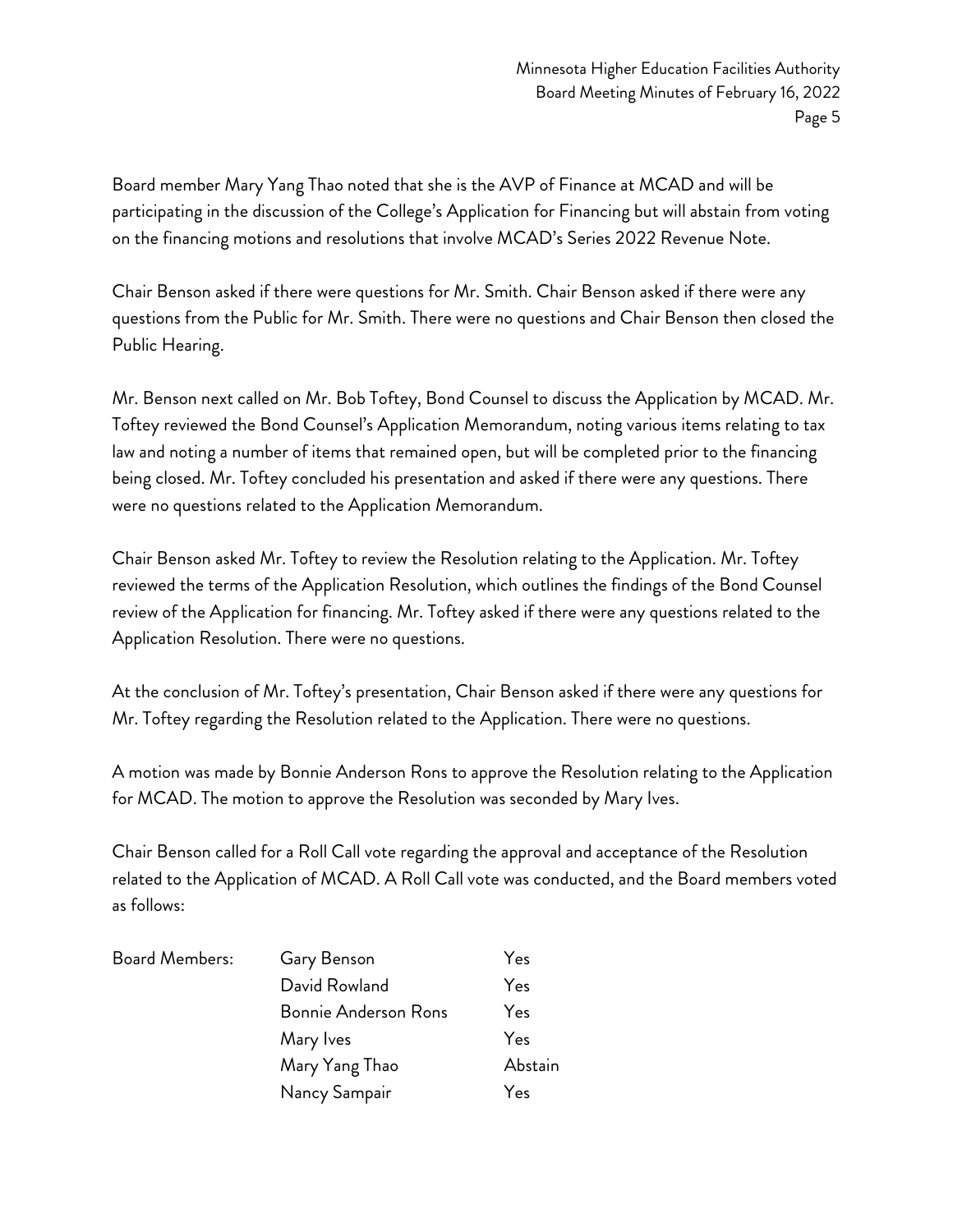Poawit Yang Yes

There were no votes against the motion and the Resolution Relating to the Application for Minneapolis College of Art and Design was approved.

Chair Benson next asked Mr. Toftey to review the Series Resolution. Mr. Toftey outlined the terms of the Series Resolution, noting that it authorizes the issue of the Series 2022 Note by the Authority, the lending of the proceeds to MCAD, and sets out the repayment terms for the Series 2022 Note. He pointed out the Series Resolution reciters the terms of the Finance planned the basic terms of the documents related to the Series 2022 Revenue Note.

The Series Resolution includes findings that document the Authority actions related to the financing, describes actions taken previously related to the financing and provides for the approval of actions taken to date. It also authorizes signing all documents related to the Series 2022 Revenue Note and authorizes delivery of the Note. At the conclusion of Mr. Toftey' presentation, Chair Benson asked if there were any questions related to the Series Resolution.

David Rowland asked about whether a Municipal Advisor was used for this financing. Executive Director Fick noted that due to the size of the financing request and the use of substantially the same documents as used for the most recent MCAD financing, and the use of the same financial institution as the lender, the cost of a Municipal Advisor would be prohibitively expensive and add no material benefit to the review of the transaction. Mr. Fick noted that an independent third party is being used to verify the accuracy of debt schedules and interest rate calculations.

Dean Friesen of Alerus Financial, the lender for MCAD affirmed that Alerus has conducted significant due diligence and they are not concerned about the structure of the transaction. A motion was made by Bonnie Anderson Rons to approve the Series Resolution for the Minneapolis College of Art and Design (MCAAD) Series 2022 Revenue Note. The motion to approve the Series Resolution was seconded by David Rowland.

Chair Benson called for a Roll Call vote regarding the approval of the Series Resolution for the Minneapolis College of Art and Design. A Roll Call vote was conducted, and the Board members voted as follows:

Board Members: Gary Benson Yes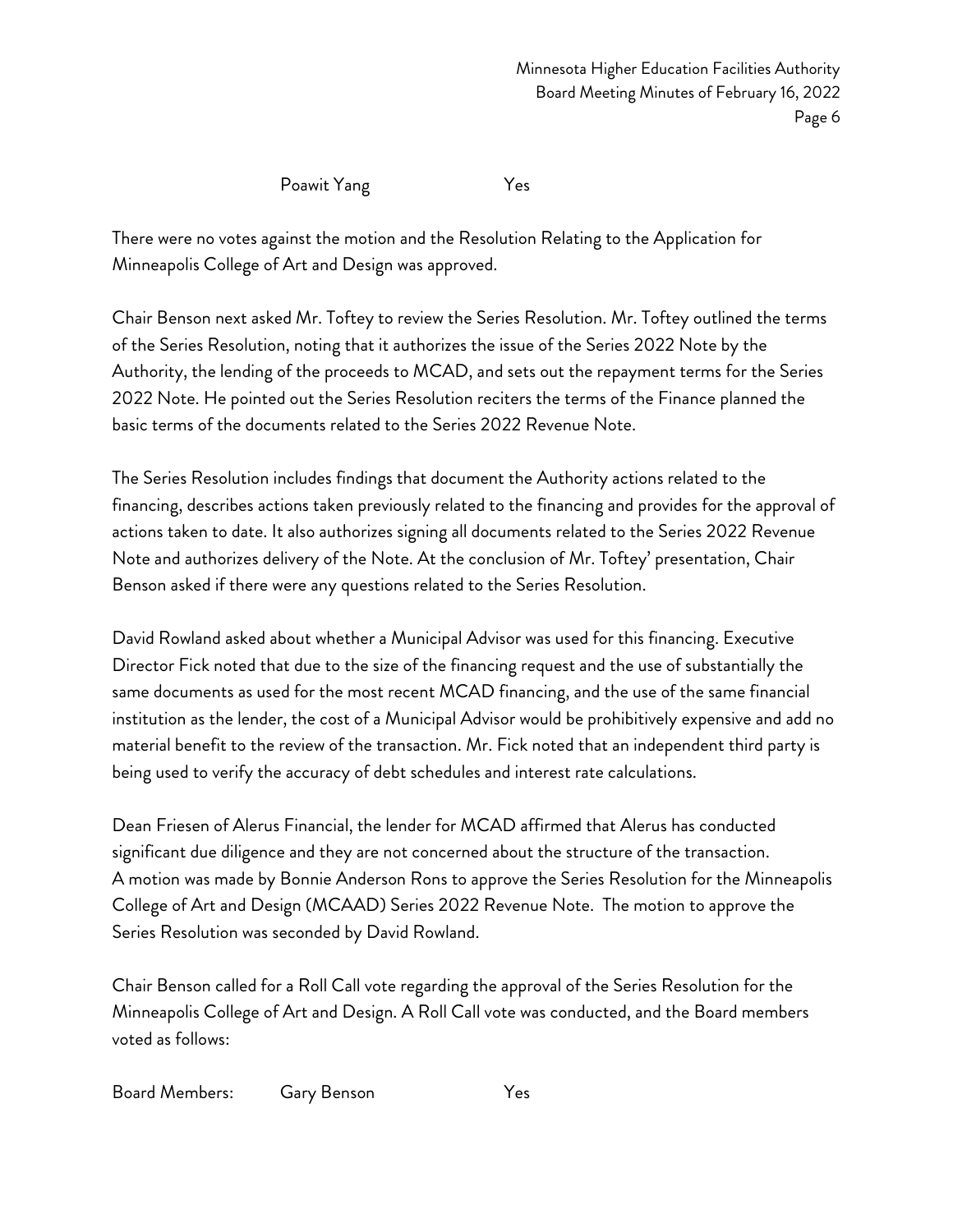| David Rowland        | Yes     |
|----------------------|---------|
| Bonnie Anderson Rons | Yes     |
| Mary Ives            | Yes     |
| Mary Yang Thao       | Abstain |
| Nancy Sampair        | Yes     |
| Poawit Yang          | Yes     |

There were no votes against the motion and the Series Resolution for the Minneapolis College of Art and Design was approved.

At the conclusion of the MCAD discussion and after approval of the Series Resolution, Mr. Charles Smith, Bob Toftey and Dean Friesen thanked the Board for their approval and excused themselves from the meeting.

#### Agenda Item III – Mitchell Hamline School of Law

Chair Benson opened the Public Hearing regarding the Application of Mitchell Hamline School of Law for financing assistance from MHEFA. The Chair asked Ms. Tressa Ries, CFO of Mitchell Hamline School of Law (MHSL), to discuss the proposed financing. Ms. Ries introduced herself and MHSL President Anthony Niedwiecki, noting they would be presenting information about MHSL and be available to answer Board member questions. The financing consists of four components and is separated into two financings. The first component is to refinance outstanding variable rate debt of MHSL, originally issued through the Authority. The current Note is subject to a mandatory tender on October 1, 2022.

To avoid future potential interest rate increases, MHSL is choosing to refinance the outstanding debt now. The refinancing will be a variable rate financing, but the initial interest rate will be effective for 7 years. The total term of the new Note is expected to be approximately 15 years. A second component of the financing is a \$5 million new money piece. The new funds will be used to finance improvements and replacements for a number of HVAC components at MHSL. In addition, the new funds will be used to fund a portion of an Enterprise Resource Plan (ERP) computer system upgrade. The ERP improvements will help integrate various software packages used by MHSL and improve operating efficiency of MHSL information systems. The third component of the financing is to finance the costs of issue for the financing. The first three components will be included in a financing to be known as Series 2022A. This financing will be tax-exempt.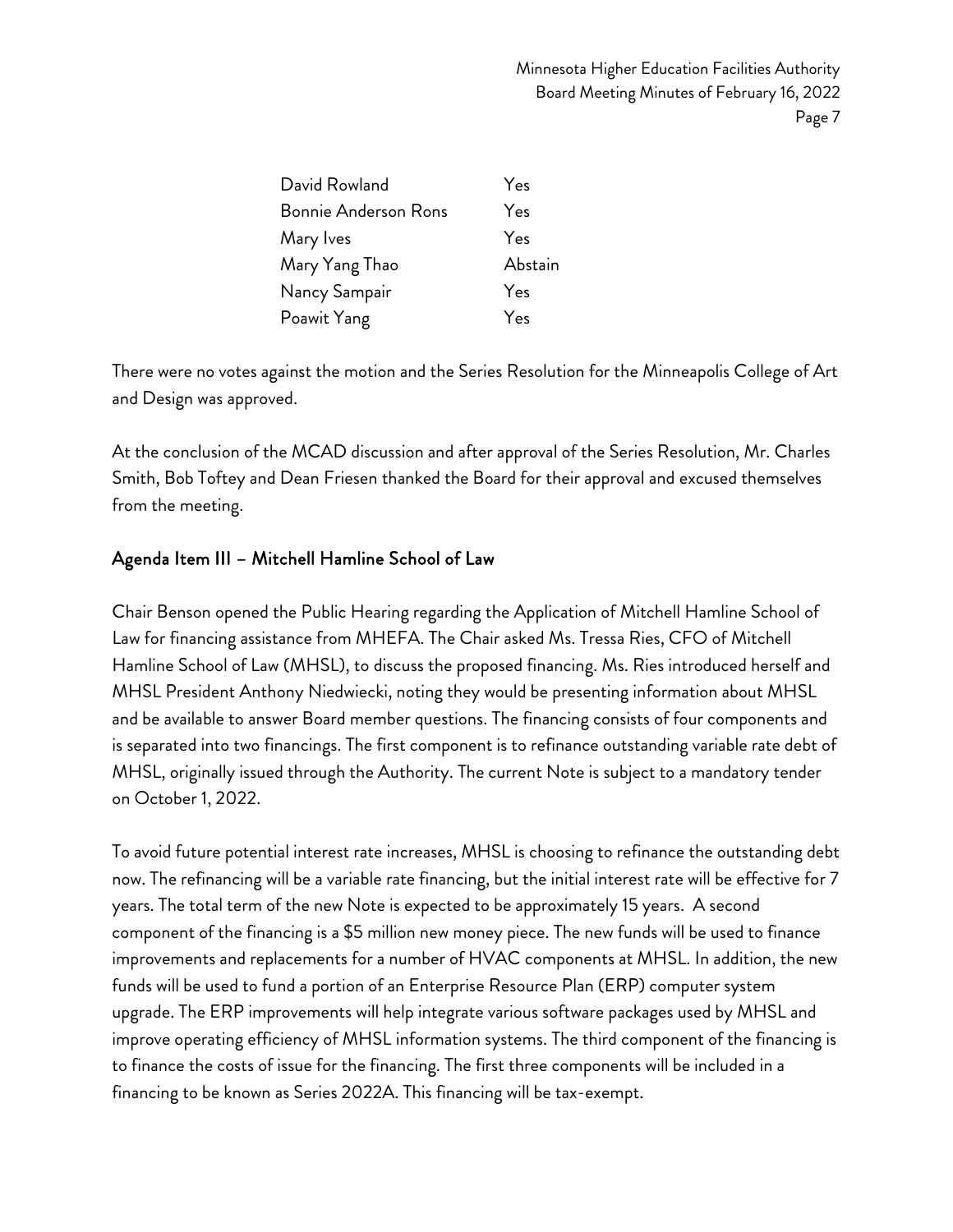The fourth component will be to pay the breakage fee on the interest rate swap that is in place for the outstanding Note. The interest rate swap was entered into at the time of the original financing to mitigate risk of the variable rate bonds. With the refinancing of the variable rate bonds to a long duration variable rate, the interest rate swap is no longer needed to mitigate risk. Like all swaps, the swap has a market value, based on the relationship between current market rates and the interest rates on the swap. In this case, the market value of the swap is negative to MSHL. To eliminate the swap, MHSL will pay a breakage fee. The payment of the breakage fee will result in the financing of the breakage fee to be a taxable Note. It will be known as the Series 2022B Note. The 2022B Note will be sized to fund the breakage fee and transactions costs (component 3).

The financing for the proposed Series 2022A Note and the 2022B Note is to be provided by US Bancorp. It will be treated as a loan and held internally by US Bank. They provided financing for the Note being refinanced and are the party associated with the interest rate swap. The terms of the 2022A and 2022B financing are expected to be substantially similar to the Note being refinanced. Ms. Ries concluded her presentation.

President Niedwecki provided information about MHSL and the need for the improvements. He noted that the refinancing will reduce the overall interest rate MHSL pays on the debt and that the current low interest rate environment will keep financing costs for the new money and swap termination lower than if the financing were to be completed closer to the mandatory termination date.

Chair Benson asked if there were questions for Ms. Ries or Mr. Niedweicki. Board members asked a number of questions about enrollment, remote learning and if there are any ongoing financial or administrative connections between Hamline University and MHSL related to the transfer of the law school from Hamline University to MHSL. Mr. Niedweicki and Ms. Ries answered all questions to the satisfaction of board members. After determining that there were no additional questions, Chair Benson then closed the Public Hearing.

Mr. Benson next called on Mr. Peter Cooper, Bond Counsel to discuss the Application by MHSL. Mr. Cooper reviewed the Bond Counsel's Application Memorandum, noting various items relating to tax law and noting a number of items that remained open, but will be completed prior to the financing being considered at the March Authority meeting. Mr. Cooper concluded his presentation and asked if there were any questions. There were no questions related to the Application Memorandum.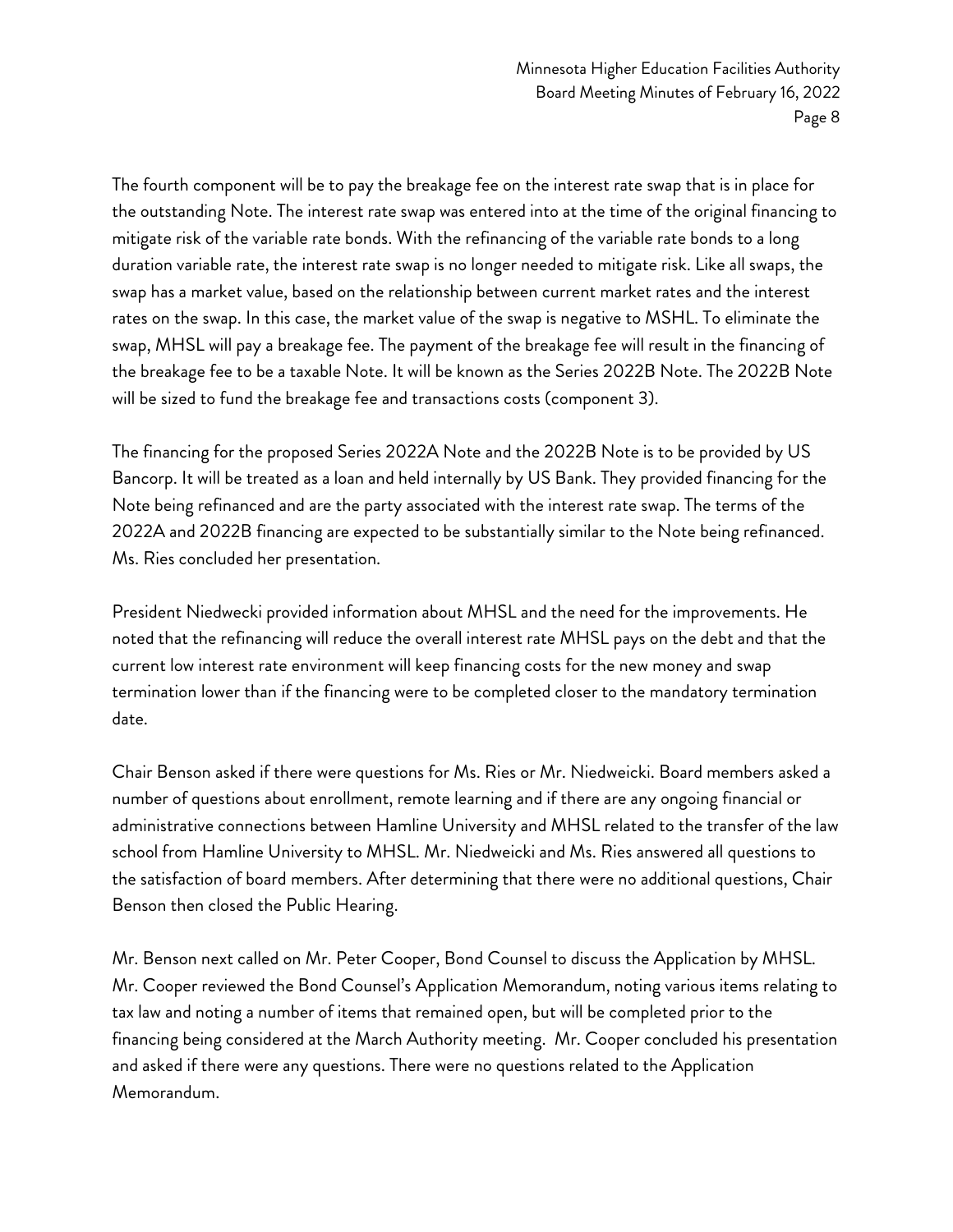Chair Benson asked Mr. Cooper to review the Resolution Relating to the Application. Mr. Cooper reviewed the terms of the Application Resolution, which outlines the findings of the Bond Counsel review of the Application for financing. Mr. Cooper asked if there were any questions related to the Application Resolution. There were no questions.

At the conclusion of Mr. Cooper's presentation, Chair Benson asked if there were any questions for Mr. Cooper regarding the Resolution related to the Application. There were no questions.

A motion was made by Nancy Sampair to approve the Resolution relating to the Application for MHSL. The motion to approve the Resolution was seconded by Bonnie Anderson Rons.

Chair Benson called for a Roll Call vote regarding the approval and acceptance of the Resolution Relating to the Application of MHSL. A Roll Call vote was conducted, and the Board members voted as follows:

| <b>Board Members:</b> | Gary Benson                 | Yes |
|-----------------------|-----------------------------|-----|
|                       | David Rowland               | Yes |
|                       | <b>Bonnie Anderson Rons</b> | Yes |
|                       | Mary Ives                   | Yes |
|                       | Mary Yang Thao              | Yes |
|                       | Nancy Sampair               | Yes |
|                       | Poawit Yang                 | Yes |

There were no votes against the motion and the Resolution Relating to the Application for Mitchell Hamline School of Law was approved.

After the Resolution was approved, Ms. Ries, Mr. Niedweicki, and Mr. Cooper excused themselves from the Authority meeting. Mr. Poawit Yang excused himself from the meeting at 3:00 pm CT to attend to other matters.

#### Agenda IV – Audit Services Proposal

Chair Benson called on Executive Director Fick to review the proposal for audit services submitted by BerganKDV. Mr. Fick reviewed prior Board directions to staff related to the audit engagement. As a result of staff work, BerganKDV submitted a proposal for a 3-year engagement to provide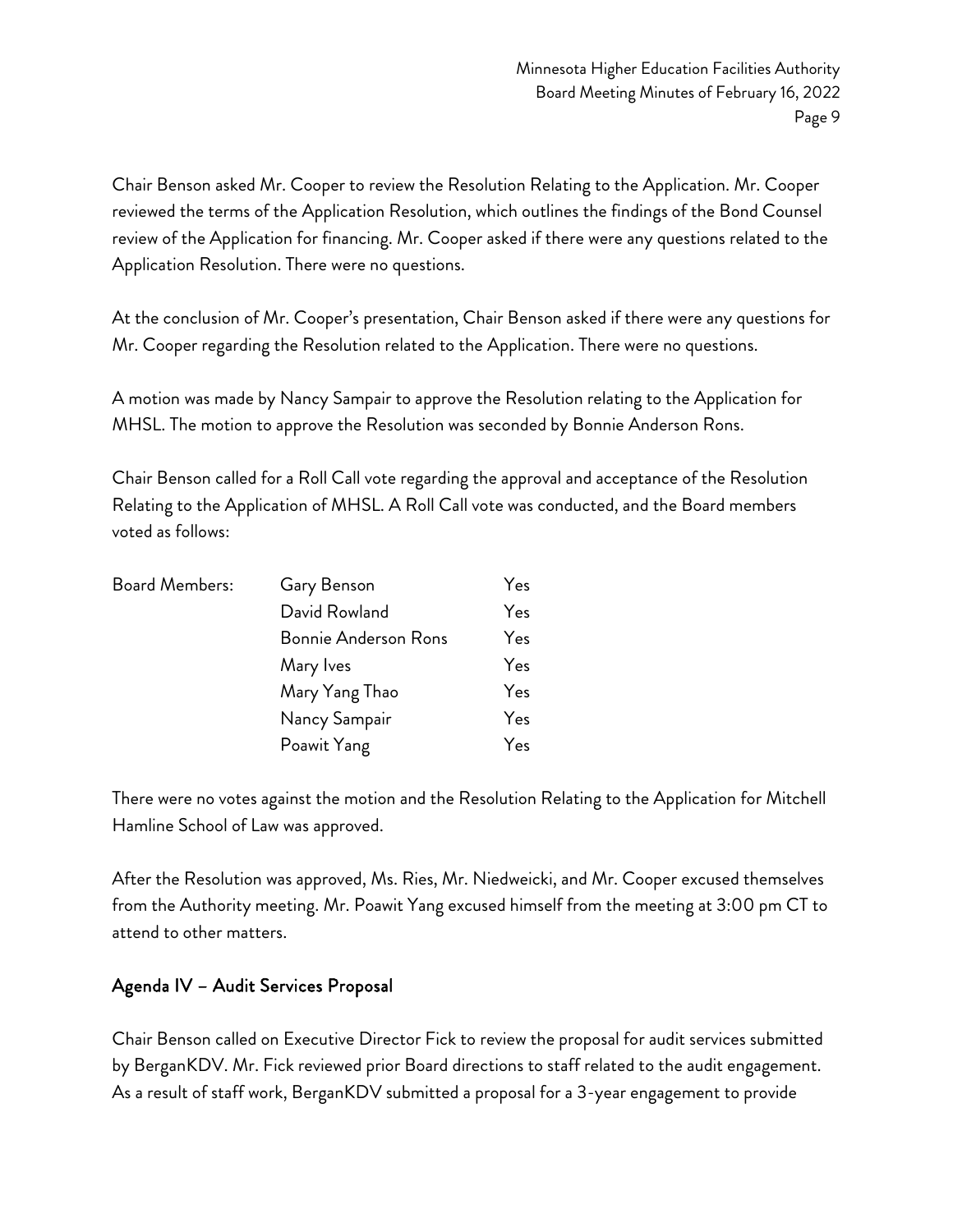auditing services. The proposed fee schedule is, in the opinion of staff, very reasonable and consistent with the current fee charged MHEFA for audit services.

Chair Benson asked the Operations Manager, Amanda Lee, for her comments. Ms. Lee noted that the BerganKDV auditors are easy to work with, and that MHEFA has a very good professional working relationship with the BerganKDV staff. She also noted that BerganKDV has indicated that their fee schedule will not change if the Authority obtains additional issue authority for health care and senior living facilities.

Authority staff recommends the Board approve the 3-year engagement with BerganKDV to provide auditing services to MHEFA as set out in the February 9, 2022 letter to the Authority.

At the conclusion of the Authority staff presentation, Chair Benson asked if there were any questions regarding the Audit proposal. There were no questions.

A motion was made by Mary Ives to accept the Proposal to provide auditing services for MHEFA. The motion to approve the Proposal was seconded by Nancy Sampair.

Chair Benson called for a Roll Call vote regarding the approval and acceptance of the BerganKDV Proposal to provide auditing services to MHEFA. A Roll Call vote was conducted, and the Board members voted as follows:

| Board Members: | Gary Benson                 | Yes |
|----------------|-----------------------------|-----|
|                | David Rowland               | Yes |
|                | <b>Bonnie Anderson Rons</b> | Yes |
|                | Mary Ives                   | Yes |
|                | Mary Yang Thao              | Yes |
|                | Nancy Sampair               | Yes |

There were no votes against the motion and the Proposal to provide auditing services for MHEFA was accepted and approved.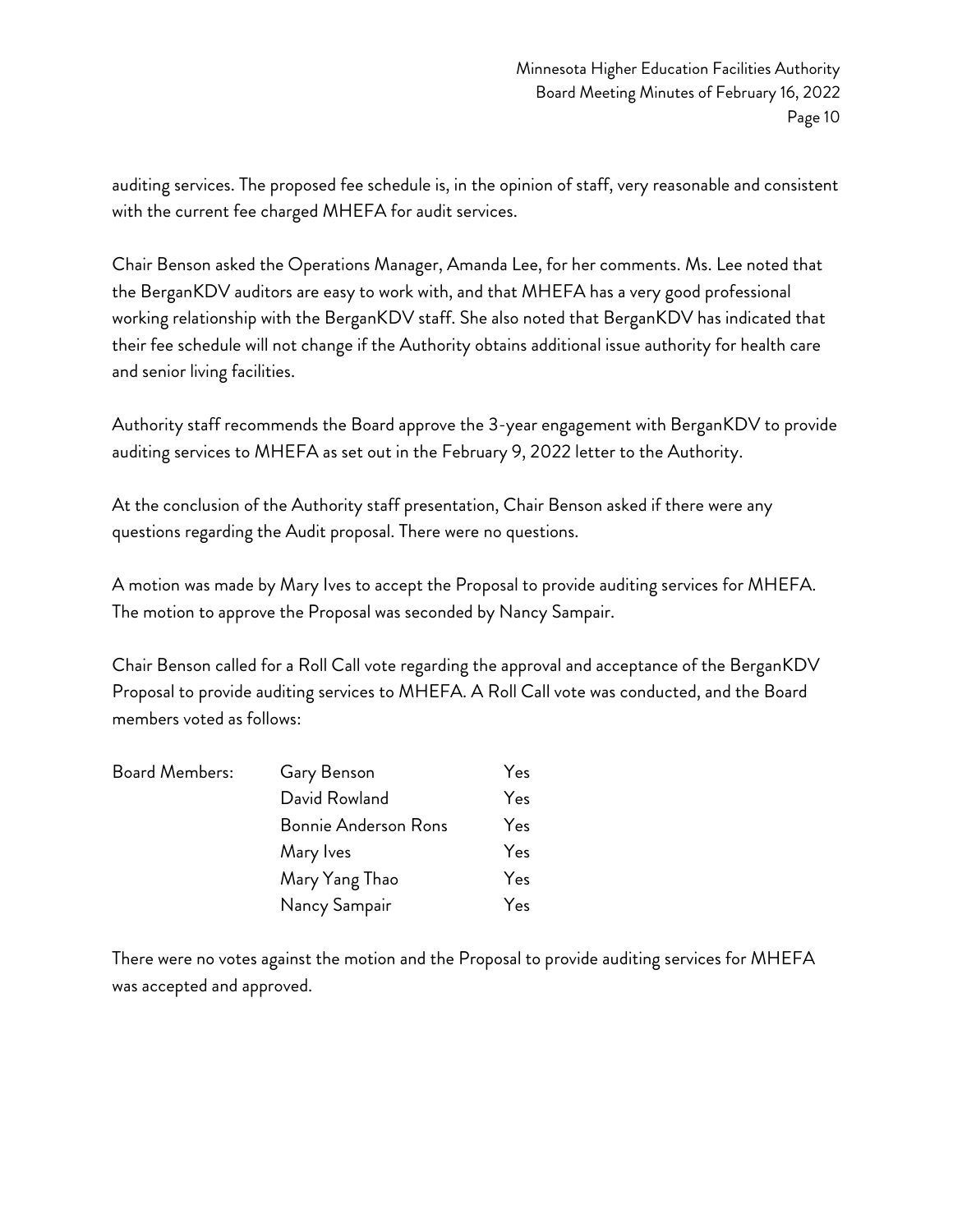#### Agenda Item V – Old Business

Chair Benson asked Executive Director Fick to provide an update on expansion legislation. Mr. Fick noted that in discussions with the Minnesota Private College Council, the MPCC has proposed that the legislation be amended to make it clear that the allocation of the requested \$4 billion of debt issuance authority be allocated so that \$1.75 billion be reserved for higher education and \$2.25 billion be available for healthcare and senior living. Staff does not object to this suggestion and will work to so modify the proposed legislation.

Chair Benson asked Authority Executive Director Barry Fick to present the staff recommendation regarding lease negotiations with the Grand Oaks Minnesota, the lessor of the location approved by the Board as the relocation for Authority offices on or before the end of the current lease.

Mr. Fick reviewed the proposed lease that has been under discussion with Grand Oak Minnesota Realty LP. Mr. Fick noted that the lessor has agreed to Authority proposed changes to make the lease acceptable to the Authority and the needs of the Authority. At the conclusion of the lease discussion, Chari Benson asked if there were questions for Mr. Fick. There were no questions from Board members.

A motion was made by Mary Ives to approve and accept the staff recommendation to execute the negotiated lease between the Minnesota Higher Education Facilities Authority and Grand Oak Minnesota Realty LP The motion was seconded by Nancy Sampair. Chair Benson asked if there were any questions, discussion, or changes regarding the Motion. There were no other questions for Authority staff regarding the recommendation and proposed actions.

Chair Benson called for a Roll Call vote regarding the approval and acceptance of the staff recommendations related to the office lease. A Roll Call vote was conducted, and the Board members voted as follows:

| <b>Board Members:</b> | Gary Benson                 | Yes |
|-----------------------|-----------------------------|-----|
|                       | David Rowland               | Yes |
|                       | <b>Bonnie Anderson Rons</b> | Yes |
|                       | Mary Ives                   | Yes |
|                       | Mary Yang Thao              | Yes |
|                       | Nancy Sampair               | Yes |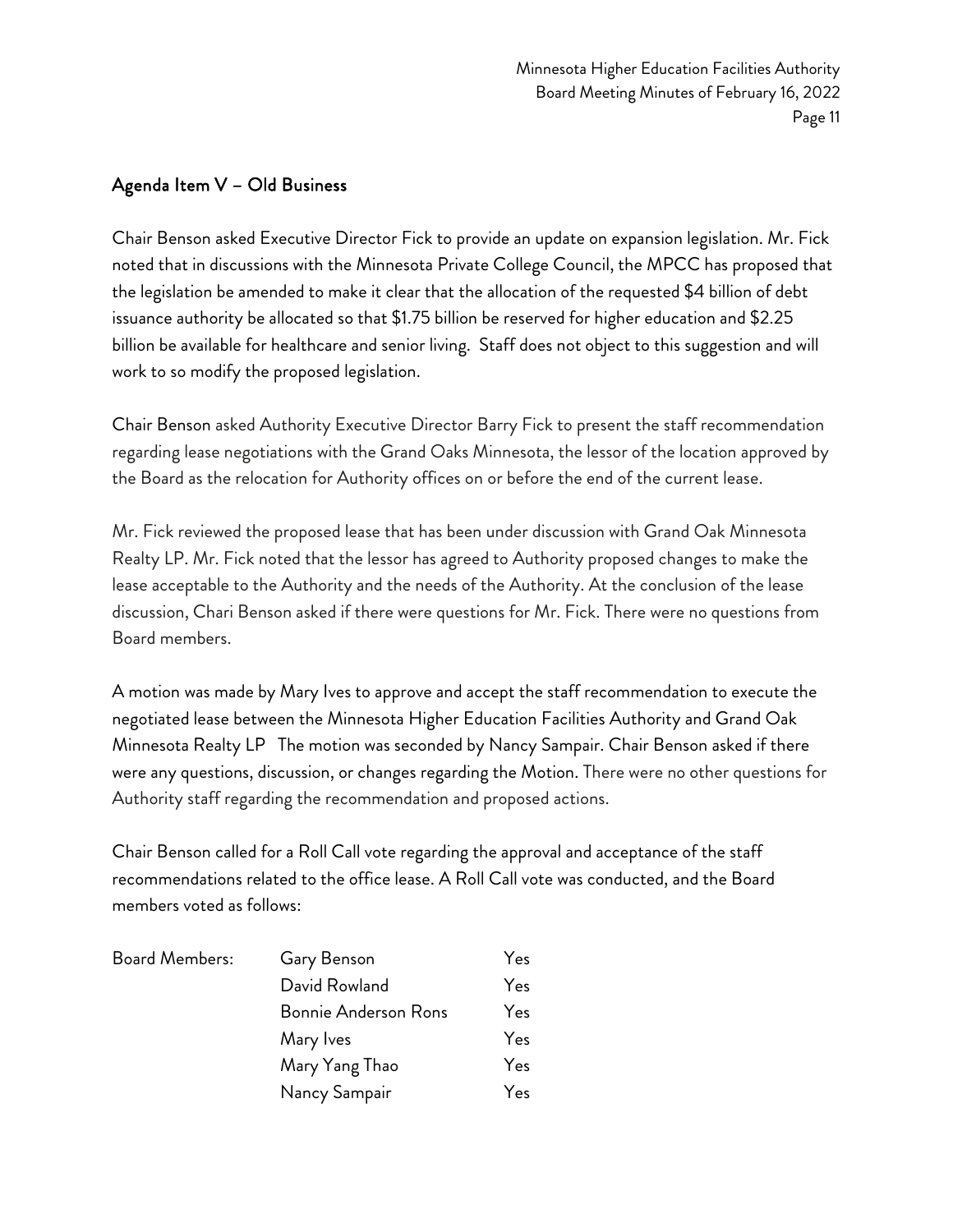There were no votes against the motion and the motion to approve and accept the Staff Recommendation related to the new office was approved.

In other Old business, staff discussed the option of continuing to have the April 2022 Finance conference be an in-person event. Staff will finalize arrangements for the Conference in the next few weeks and report back at the March Meeting.

#### Agenda Item VI – New Business

Chair Benson asked if there were any New Business items from Board members for discussion. There were no other New Business items from Board members for discussion.

Chair Benson asked MPCC President Paul Cerkvenik if he had any updates from the MPCC's perspective. President Cerkvenik noted that Enrollment dipped and hasn't bounced back. Enrollment among student who receive the Pell Grant is down 12%, while non-Pell grant student enrollment is down only 2%. Schools are also dealing with the learning loss created by COVIDrelated issues in K-12. In good news, the number of high school graduates has flattened out in MN and no longer shows a cliff in graduates according to the company who does this forecast. That is not true across the country.

Staff noted that it is anticipated that the University of St. Thomas will submit a financing application by the end of February. To accommodate the University, Authority staff is recommending that the April 2022 MHEFA Board meeting be moved forward 1 week to Wednesday, April 13, 2022. This recommendation will be considered on at the March Authority meeting.

#### Agenda Item VII – Other Business

Chair Benson called upon Executive Director Fick to discuss Other Business. Mr. Fick presented his Executive Director's report. It included the following items regarding staff and Authority activity and events and personnel changes at the schools.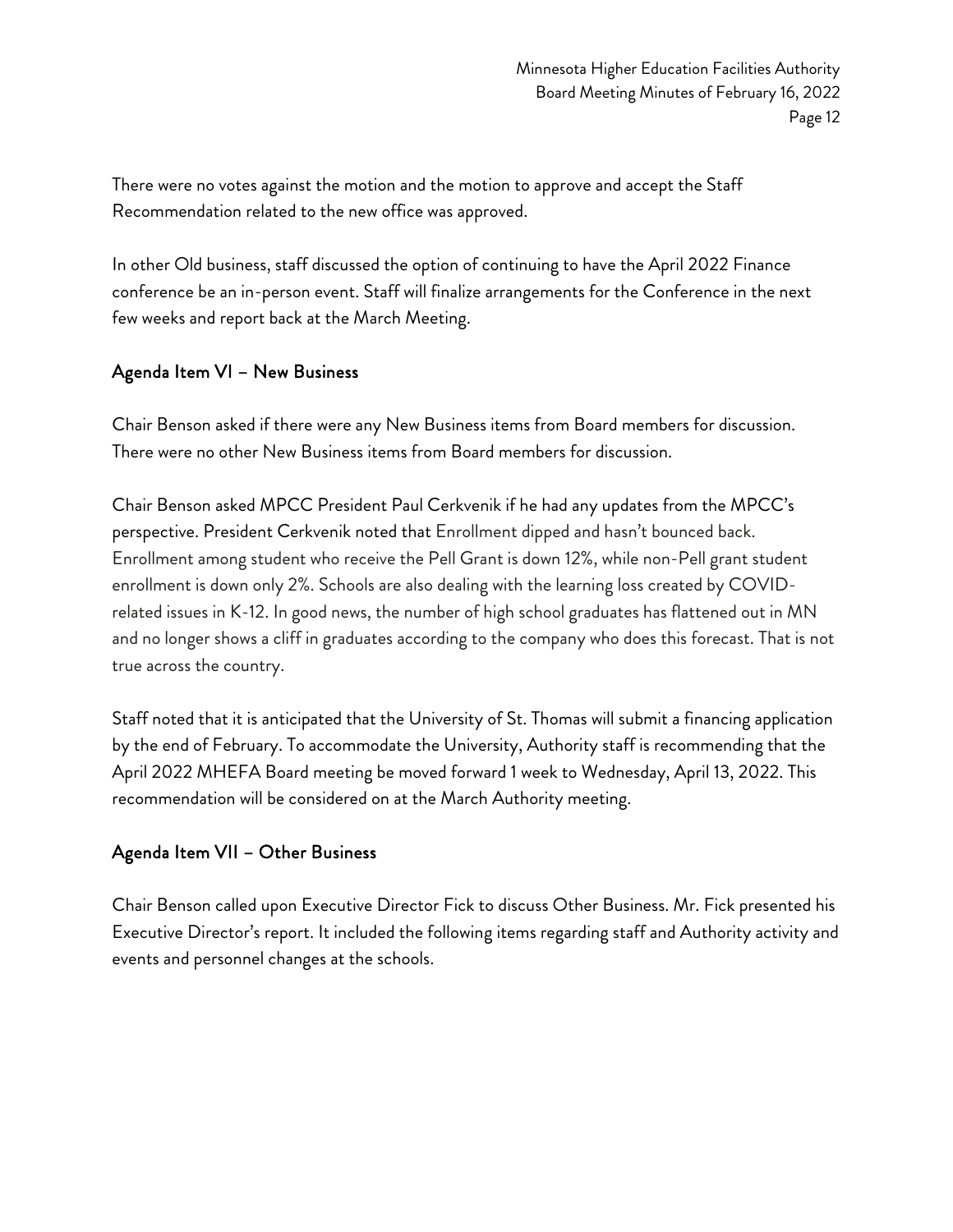#### Legislative Update

The 2022 Legislative session has begun. Our bill authors have been updated and the bill has been introduced in the legislature. Our Fiscal Note has been completed and as was the case last year, shows no fiscal effect to the State of Minnesota by passage of our legislation.

We continue to collaborate with our consultant and independently meet with a number of Legislators and their staff members. We continue to answer staff questions and will be meeting with staff over the next few weeks to educate them on our legislative proposal.

#### Borrower Assistance and Financing Application Update

- We are working with MCAD on a private bank placement, which was considered by the Authority Board at the February 2022 meeting
- We are working with Mitchell Hamline on a private bank placement as part of an upcoming Mandatory Tender of an outstanding Note. The public hearing on that financing was held at the February 2022 Board meeting
- We are working with multiple schools on Moody's rating updates, including
	- o Concordia College Reassigned within Moody's, to be completed in February 2022
	- o College of St. Benedict Completed Feb 9, 2022; rating affirmed at Baa1, Negative
	- o Macalester College March 2022
	- o Augsburg University Likely later in 2022
- St. Thomas has finished the SOQ and RFP phases of their financing program and is preparing for a Spring 2022 financing. We expect to receive an Application in the near future
- We continue to support schools in their compliance with Continuing Disclosure obligations

The State of Minnesota has extended its "work from home" requirement until an indeterminate time in 2022. The State expects to offer the option to continue to fully work from home, use a hybrid model or work full-time from the office.

#### Borrower Staffing Update

• Hamline University is continuing with their CFO search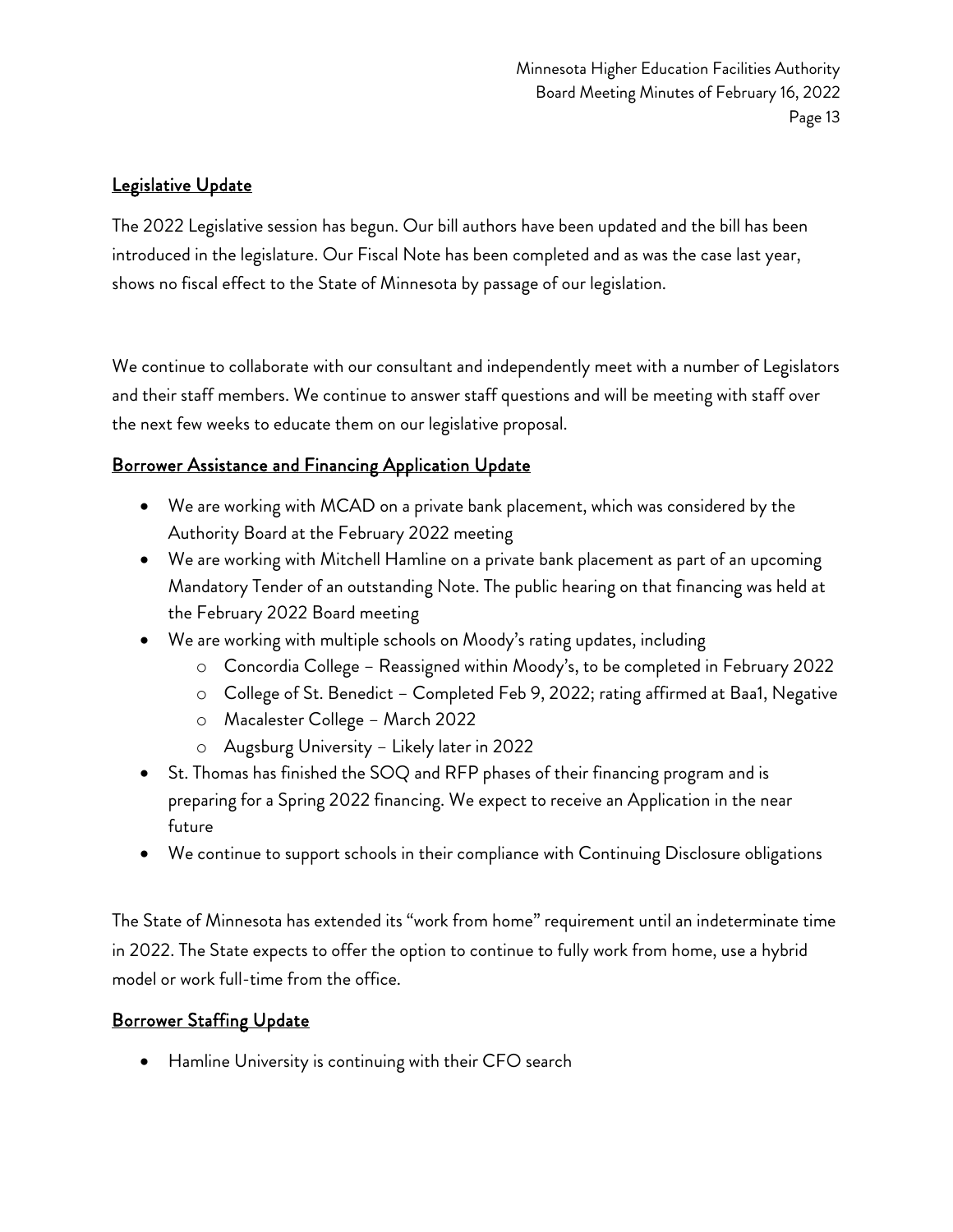- The CFO at the College of St. Scholastica has retired, and the College will be conducting a search for a permanent CFO
- Bethel's CFO will be resigning March 4, 2022.

There were no other items from the Board and the Board then acted by voice vote to adjourn the meeting at 3:42 pm, Central Standard Time.

Respectfully submitted,

 $\beta$ an WFK

Assistant Secretary